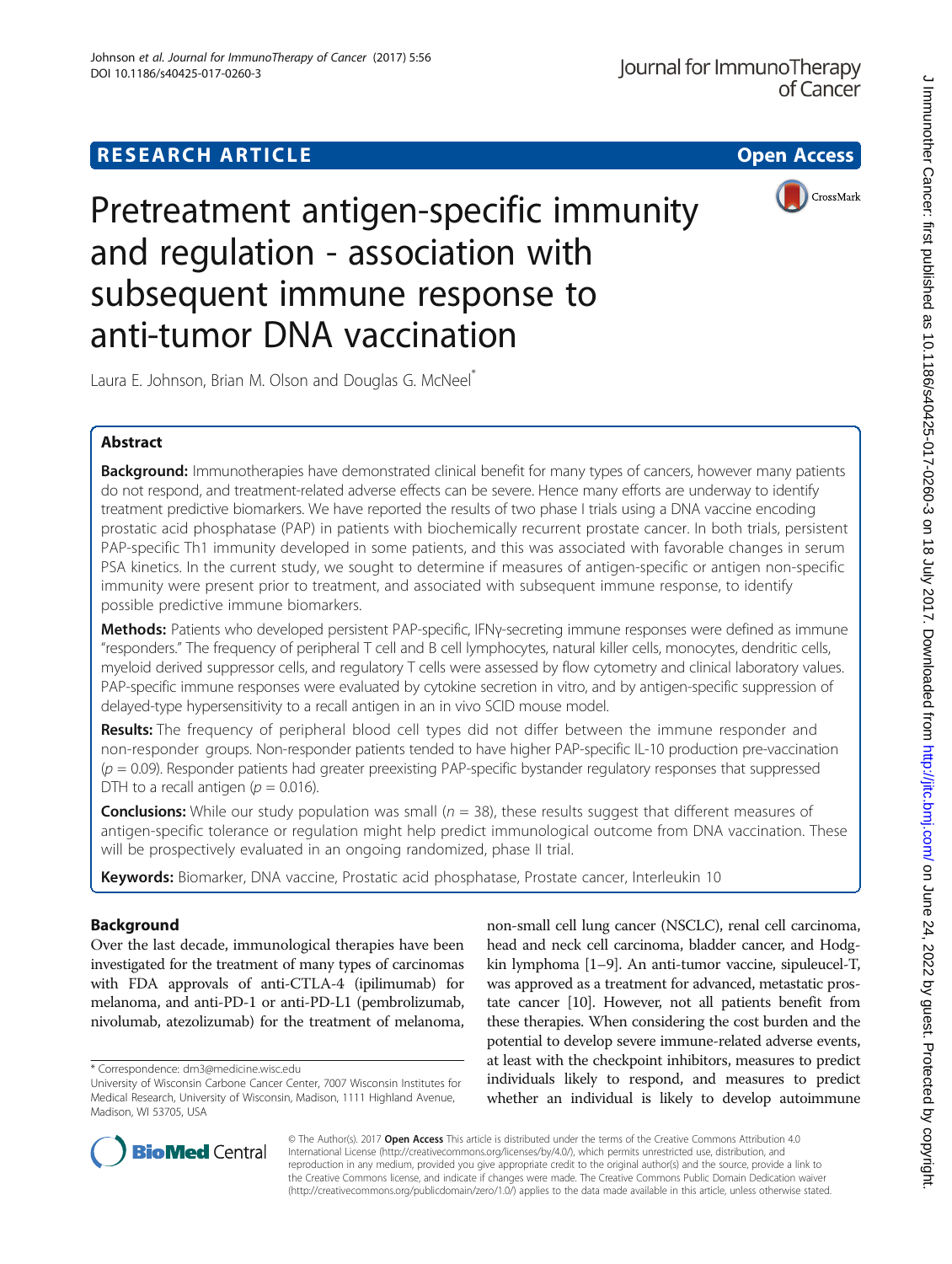toxicity, are greatly needed. Similarly, early treatment biomarkers that could help identify responders at an early phase of treatment would be useful to know whether to continue a particular therapy that may exhibit delayed clinical benefit.

Recently, many efforts have been made to identify immunological markers that can be used to predict the efficacy of anti-tumor treatments for individual patients. Mainly investigated in studies involving T cell checkpoint inhibitor immunotherapies, tumor cell phenotype and the tumor microenvironment status such as infiltrating lymphocytes, localized T cell checkpoint receptor expression, and mutational burden have been reported as potential biomarkers for a number of malignancies [[11](#page-9-0)–[13\]](#page-9-0). Recently, pathological evaluation of tumors for the presence of immune-infiltrating cells has led to the identification of "hot," "cold," and "ignored" tumors that appear to be associated with the likelihood of response to immune checkpoint inhibitors [[14](#page-9-0)]. Since obtaining tumor biopsies can be risky, expensive, incomplete (due to tumor heterogeneity) or infeasible (due to tumor location or absence of radiographically apparent disease) for many patients with advanced cancer, many have focused on peripheral blood markers, including serum proteins, cell-free nucleic acids, or immune cell subset populations [\[15](#page-9-0)–[17](#page-9-0)].

In the case of prostate cancer, checkpoint inhibitors have demonstrated little benefit as monotherapies [[18](#page-9-0)–[21](#page-9-0)]. However, anti-tumor vaccines targeting specific proteins have demonstrated anti-tumor effect. Clinical trials targeting prostate tumor antigens such as prostatic acid phosphatase (PAP) and prostate specific antigen (PSA) have demonstrated the ability to elicit antigenspecific immune responses and have had a positive impact on the overall survival of patients with castration resistant metastatic prostate cancer (mCRPC) [[10](#page-9-0), [22](#page-9-0)–[26\]](#page-9-0). For these antigen-specific therapies, the evaluation of antigenspecific immunity is feasible, and has been used as a biological marker of response to immunization. Moreover, the development of antibody and/or T cell responses to PAP after treatment with sipuleucel-T has been associated with greater overall survival [\[10, 27](#page-9-0)]. However, no markers to predict patients likely to respond to these therapies have been developed. This is particularly relevant to costly agents such as sipuleucel-T, or when considering combination therapies that might have greater toxicity. Preexisting antigen-specific T cells to prostate-specific antigens (PAP, PSA, and AR) have been reported in prostate cancer patients [\[28, 29\]](#page-10-0). The memory or regulatory phenotype of antigen-specific T cells has also been reported to affect the ability of a subject to develop a successful therapeutic immune response to antigen-targeted immunotherapies such as vaccines [\[30](#page-10-0)]. For example, Olson et al. reported the detection of PAP-specific effector responses after immunization with a DNA vaccine encoding PAP was inhibited by preexisting PAP-specific CD8 + CTL4 + IL-35-secreting regulatory T cells located in the peripheral blood of 30% of prostate cancer patients tested [\[30](#page-10-0)]. Additionally, De Gruijl et al. have demonstrated that prolonged overall survival following treatment with a cancer vaccine (GVAX) in combination with ipilimumab was observed in patients with advanced prostate cancer who had high pretreatment frequencies of CD4+ CTLA-4+, CD4+ PD-1+, or differentiated (non-naïve) CD8+ T cells, or alternatively low pre-treatment frequencies of regulatory T cells or differentiated CD4+ T cells [[31\]](#page-10-0). Recently, a "peripheral immunoscore," calculated by using previously reported functional-based immune cell subset criteria, was shown to predict overall survival benefit in both breast and prostate cancer patients that were receiving vaccine-mediated therapies along with conventional, nonimmune treatments [\[32](#page-10-0)]. Thus, obtaining an "immunoscore" by determining the key cell subsets (either positive or negative), or evaluating for the presence and phenotype of preexisting antigen-specific T cells, may be useful to identify which patients are likely to respond to immunotherapy treatments.

We have previously reported the results from two clinical trials using a DNA vaccine encoding prostatic acid phosphatase in patients with low-volume PSArecurrent prostate cancer [[33, 34\]](#page-10-0). In both trials some patients developed persistent Th1-biased immune responses specific for the target antigen, PAP, however many did not. The detection of persistent IFNγsecreting T cell immunity as detected by ELISPOT was associated with favorable changes in PSA doubling time, suggesting that patients able to respond to immunization might have better outcomes [[35](#page-10-0)]. While this is formally being tested in a blinded, randomized phase II clinical trial, these findings suggest that the identification of predictive biomarkers associated with long-term immune outcome could be beneficial to prioritize subjects most likely to benefit from antitumor vaccines. This is particularly relevant as immune therapies may take many months to demonstrate biological effect or disease stabilization, and which may not exhibit radiographic responses as early measures of clinical response, particularly for patients treated in the adjuvant or minimal residual disease settings who do not have radiographically identifiable disease. In the current report, we evaluated clinical laboratory parameters, the composition of peripheral blood cell immune populations, and measures of antigen-specific immunity present at baseline for association with subsequent development of immune response. Results of these studies will be employed in prospective randomized trials for validation.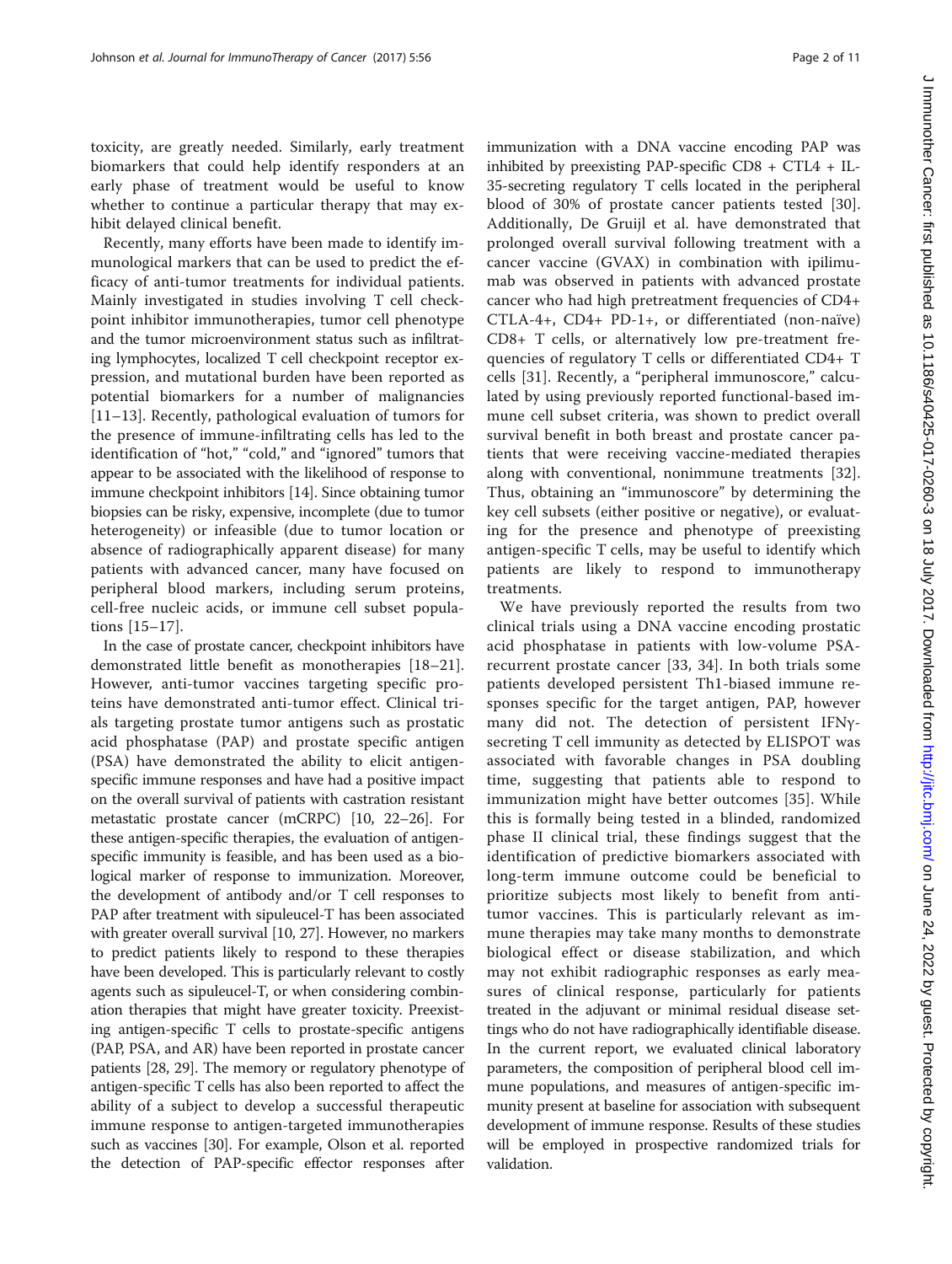### <span id="page-2-0"></span>Methods

## Patient and sample populations

Peripheral blood mononuclear cells (PBMC), cryopreserved in liquid nitrogen and remaining from two clinical trials in which patients were treated with a DNA vaccine encoding prostatic acid phosphatase (PAP), were used for these studies. These trials enrolled patients with biochemically recurrent (rising PSA), non-metastatic prostate cancer that were either non-castrate (NCT00582140,  $n = 22$ ) [[33](#page-10-0)], or castration-resistant (NCT00849121,  $n = 16$ ) [[34](#page-10-0)]. Samples were collected under University of Wisconsin IRB-approved protocols, and all patients gave written, informed consent for remaining samples to be used for research. Trial schemes with schedules of vaccine adminstration and analysis timepoints are shown in Fig. 1. Samples or clinical laboratories from these subjects were classified as being from individuals who developed persistent immunity (immune responder,  $n = 12$ ) or not (non-responder,  $n = 26$ ). Immune responders were previously defined as those subjects who had PAP-specific IFNγ release detected by ELISPOT at least twice over  $a \ge 3$ -month period in one year of follow up after the initial 12-week immunization series, with PAP-specific IFNγ release that was statistically significant compared with non-antigenspecific stimulation, at least 3-fold over the baseline, and with a frequency of at least 10 per  $10^6$  PBMC [\[35\]](#page-10-0).

### Immunophenotype analysis

Cryopreserved PBMCs were thawed, washed, rested for one hour at 37 °C, and filtered. To assess immune cell subtypes, PBMCs were stained with a panel of antibodies specific for CD4-PE-Cy 5.5 (clone SK3), CD33- PE (clone HIM3–4) (eBioscience, San Diego, CA), CD8-BV 605 (clone RPA-T8), CD14-Pac Blue (clone HCD14) (Biolegend, San Diego, CA), CD3-BV395 (clone UCHT1), CD56-PECy5 (clone B159), CD19-PECy7 (clone SJ258C1), HLA-DR PerCP Cy5 (clone G46–6), CD15-PE-CF594 (clone W6D3), CD66b-FITC (clone G10F5) (BD Biosciences, San Jose, CA), CD11c-APC (clone 3.9), and CD11b-APC Cy7 (clone M1/70) (Tonbo Biosciences, San Diego, CA) at 1:100 dilution for 30 min. at 4 °C. For the assessment of the T regulatory cells, PBMCs were stained for cell surface markers with antibodies specific for CD3- BV395, CD4-PE-Cy5.5, CD127-PE (clone HIL-7R-M21), and CD25-APC (clone 2A3) (BD Biosciences) at 4 °C for 30 min. Cells were then fixed using 2% formaldehyde (Polysciences, Inc. Warrington, PA), permeabilized (permeabilization buffer, eBioscience), and stained with an



followed by booster immunization every 3 months or based on immune monitoring. Grey arrows represent immunization time points. PAP-specific immune responses were monitored every 3 months after the initial six biweekly immunizations for each trial up to one year, as demonstrated by asterisks. Samples obtained before immunization were used for the biomarker analysis. Panel c: Shown are the number of immune responders and non-responders as defined for each trial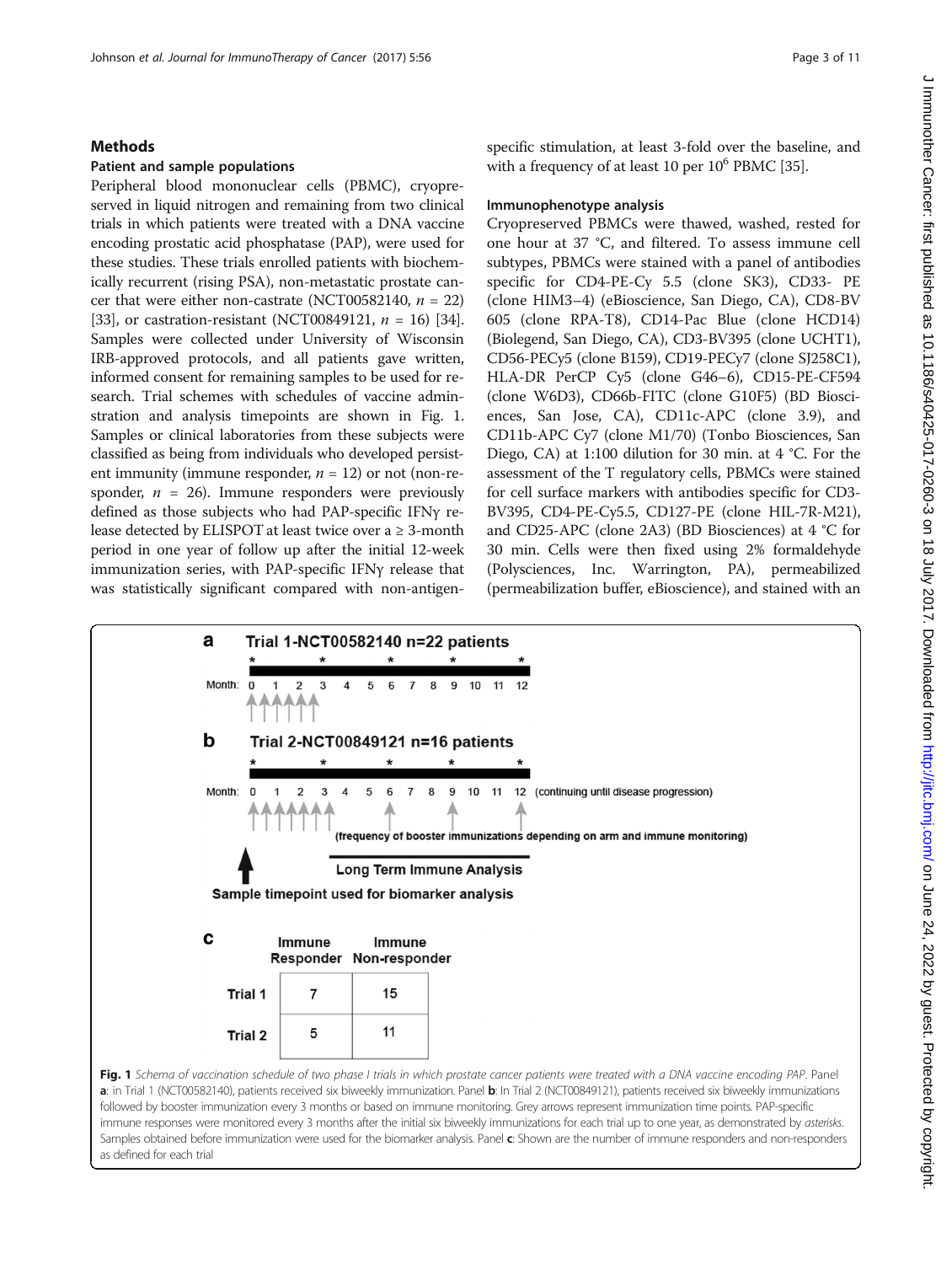antibody specific for FoxP3-FITC (clone 206D) (Biolegend) for 30 min. at 4 °C. All samples were stained with a Live Dead marker, Ghost Dye V510 (Tonbo Biosciences) at 1:250 dilution and debris/dead cells were gated out of the analysis. Samples were analyzed on a BD Fortessa cytometer (BD Biosciences). Immunophenotype analysis was based on the flow cytometry gating strategies (Additional file [1:](#page-9-0) Figure S1) as standardized for the human immunology project [\[36](#page-10-0)]. MDSCs were defined as CD3-, HLA-DRlow/neg, CD33+, CD11b+, CD14+ cells and Tregs were defined as CD3+, CD4+, CD127-, CD25+, FoxP3+ cells [[37\]](#page-10-0).

### Cytokine analysis

Cryopreserved PBMCs were thawed, washed twice with Hank's balanced salt solution (Lonza, Walkersville, MD), and then rested for one hour at 37 °C. PBMCs were resuspended at  $2 \times 10^6$  cell/ml and cultured in T-cell medium (RPMI 1640 supplemented with L-glutamine, penicillin/streptomycin, ß-mercaptoethanol and 10% human AB serum) or Aim V medium (Invitrogen, Grand Island, NY) only (no antigen) or in the presence of 2 μg/ml PAP (Fitzgerald Industries, North Acton, MA), 2 μg/ml prostate specific antigen (PSA) (Lee Biosolutions, Maryland Heights, MO), 2 μg/ml androgen receptor ligand binding domain (AR LBD) (Invitrogen), or 5 μg/ml concanavalin A (Con A) (Sigma, St. Louis, MO) for 24– 72 h at 5%  $CO<sub>2</sub>/37$  °C. Supernatants were collected and analyzed for IFNγ, IL-2, IL-4, IL-6, IL-10, IL-17a, and granzyme B by cytokine bead array using standard methods (CBA flex kits, BD Biosciences). Samples were analyzed on an LSRII cytometer (BD Biosciences). Alternatively, for detection of antigen-specific IL-10 release, cryopreserved PBMCs were cultured in media only (no antigen), 2 μg/ml of a library of 15-mer peptides spanning the amino acid sequence of PAP or PSA and overlapping by 11 amino acids (LifeTein, Somerset, NJ), control peptide, or 40 ng/ml phorbol 12-myristate 13-acetate (PMA) and 1.3 μg/ml ionomycin for 5 h in the presence of 1.5 μM monensin for the last two hours. After incubation, cells were stained with CD4-PE-Cy5.5, CD3-BV395, CD8- BV605, CD19-PE (clone HIB19), CD56-PECy5, and Ghost dye780 (Tonbo Biosciences), permeabilized with cytofix/ cytoperm (BD Bioscience), and stained with an antibody specific for IL-10-Alexa 488 (clone JES3-9D7, Biolegend). Samples were analyzed on an LSRII cytometer (BD Biosciences).

### Trans Vivo delayed-type hypersensitivity (DTH)

PBMCs (7.5–10  $\times$  10<sup>6</sup>) were co-injected into the footpads of 6- to 8-week old SCID mice with phosphatebuffered saline (PBS, negative control), 25 μg tetanus/ diphtheria toxoid (TT/D; Aventis Pasteur, Bridgewater, NJ) alone (positive control) or together with 1 μg of human PAP (Fitzgerald) or 1 μg of human PSA (Fitzgerald). Twenty-four hours later, the foot pad thickness was measured, in multiples of  $10^{-4}$  in., using a dial thickness gauge (Mitutoyo, Kawasaki, Japan). The net antigen-specific swelling was measured as antigen-specific swelling subtracted for the contribution obtained with PBMC and PBS, as previously reported [\[30\]](#page-10-0).

### Results

# Differences in absolute lymphocyte or monocyte counts in immune responding and non-responding patients were not detected

Clinical laboratory data and peripheral blood samples were available from subjects treated in one of two clinical trials (Fig. [1\)](#page-2-0). Patients were classified as immune responders or non-responders, as described above. Clinical laboratory data obtained within two weeks prior to beginning vaccination were evaluated for the number of lymphocytes, monocytes, neutrophils, and the ratio of lymphocytes-to-monocytes and lymphocytesto-neutrophils. As shown in Fig. [2](#page-4-0), no differences were observed in these parameters between immune responding and non-responding subjects. Similarly, peripheral blood samples obtained at baseline were evaluated for the frequency of different hematopoietic cell populations, including CD4+ and CD8+ lymphocytes, B cells, monocytes, natural killer cells, dendritic cells, CD4 + CD25 + FoxP3+ regulatory T cells, and myeloid derived suppressor cells (MDSC) (gating strategy demonstrated in Additional file [1](#page-9-0): Figure S1). As shown in Fig. [3,](#page-5-0) the frequencies of these populations were not statistically different between immuneresponding and non-responding subjects.

# Antigen-specific immune responses exist in patients before vaccination

We have previously reported that prostate antigen-specific immune responses exist in men with and without prostate cancer [[28](#page-10-0), [29](#page-10-0)]. We next investigated whether pretreatment PAP-specific immune responses were detectable in these subjects, and whether the type of T-cell immunity was associated with immune response outcome. PBMC were cultured in vitro with three different recombinant prostate-associated proteins, PAP, PSA, or the ligandbinding domain of the androgen receptor (AR LBD), and evaluated for antigen-specific cytokine secretion using a cytokine bead array analysis. Th1-type responses (IFNγ or granzyme B secreting), inflammatory-associated IL-6 responses, and IL-10-type regulatory responses were detected following stimulation with each of these prostate-associated proteins (Fig. [4](#page-6-0)). Th2-type responses (secreting IL-2 or IL-4) and Th17-type responses were not detected. Despite the presence of Th1 responses at baseline, PAP-specific secretion of IFNγ, granzyme B or IL-6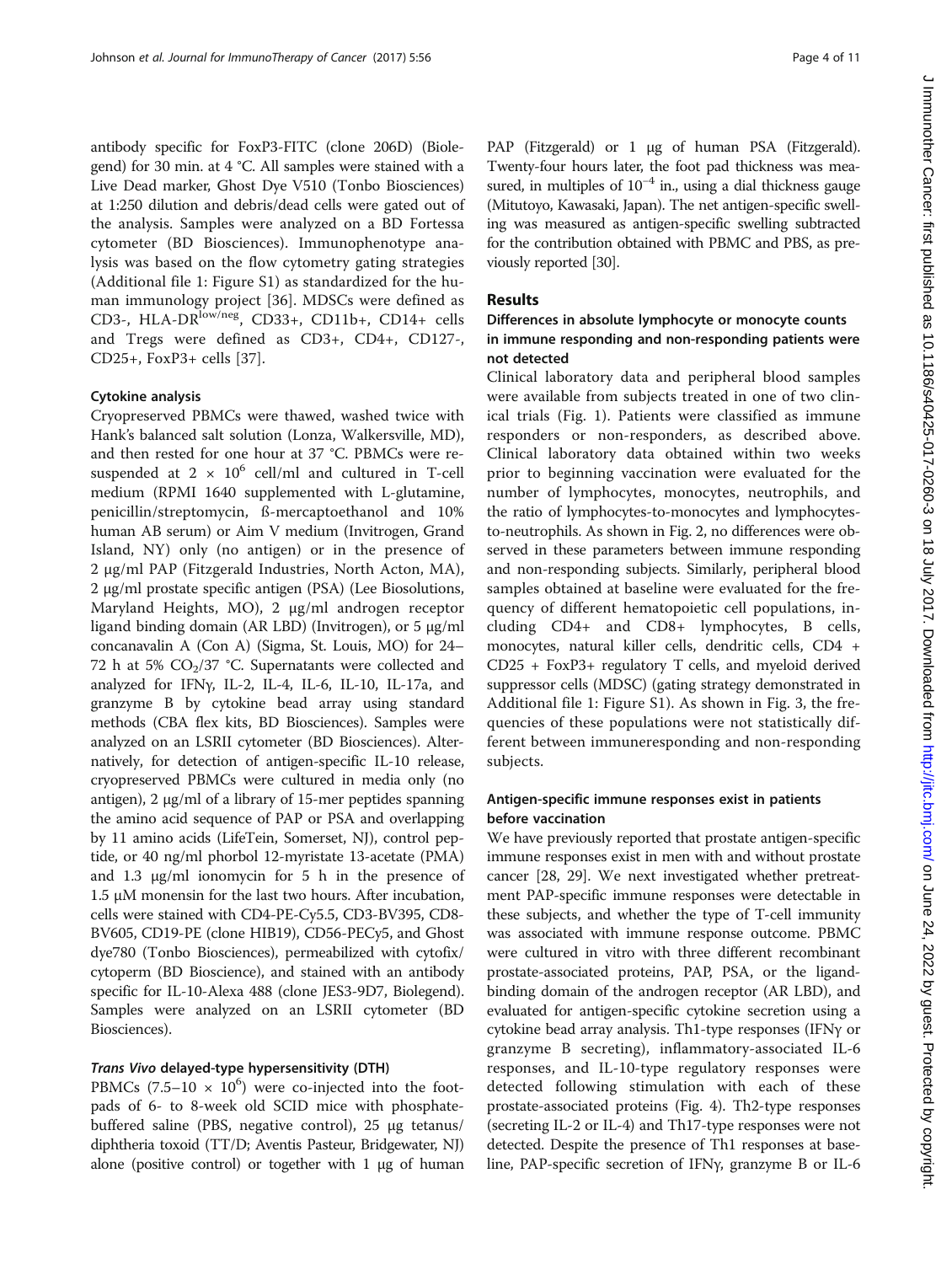<span id="page-4-0"></span>

subjects (closed squares, immune responders ( $n = 12$ ); open squares, non-responders ( $n = 25$ )). Lines show median values

was not significantly different between immune responders and non-responders. However, PAP-specific secretion of IL-10 tended to be higher, albeit not significantly, in non-responding patients (Fig. [4e,](#page-6-0) p=0.09). In these patients, IL-10 was found to be expressed by both CD4+ and CD8+ T cells following similar analysis with flow cytometric intracellular cytokine staining (data not shown). Antigen-specific secretion of IFNγ, granzyme B, IL-6 and IL-10 were confirmed by ELISA using supernatants from antigen-stimulated T-cell cultures (data not shown). Next, we determined the number of patients with significant immune responses to one or more prostate cancer-associated antigens (compared to media alone). 88% patients had preexisting Th1 immune responses (IFNγ and Grz secreting) to the androgen receptor with the majority of these patients (52%) recognizing other prostate-specific antigens, PSA and PAP (Table [1](#page-7-0)). Interestingly, preexisting T cells of both Th1 and IL-10 secreting phenotypes were detected in the same patients. None of these patients had preexisting T cells that recognized PAP or PSA alone but only in combination with other prostate-specific antigens. There was no association between response to multiple antigens and development of long term Th1 immune response to the PAP vaccine target antigen (Table [1](#page-7-0)).

# Antigen-specific regulatory immune responses exist in patients prior to vaccination

The detection of IL-10-secreting cells specific for PAP, higher in patients without evidence of subsequent Th1-biased immunity, suggested that the presence of antigen-specific regulation or tolerance might be important as a negative predictive factor to the development of immunity after vaccination. We have previously reported

that a *trans vivo* delayed-type hypersensitivity (tvDTH) model, using peripheral blood cells and antigens placed into the footpads of SCID mice, could be used to evaluate different means of T cell immune regulation. We found that PAP-specific regulatory cells  $(CD8 + CTLA-4+)$ , able to suppress a DTH response to a recall antigen, were detectable in some patients, with this regulatory effect mediated by IL-35 [[30\]](#page-10-0). Using this method, we found that PAP-specific bystander immune suppression of a DTH response to a recall tetanus antigen was detectable in both responder and non-responder patients (Fig. [5a](#page-7-0)). However, the amplitude of suppression was significantly greater in immune responder patients  $(p = 0.012,$  Fig. [5c](#page-7-0)). In patients with PAP-specific IL-10 secreting T cells, DTH responses to PAP could not be detected if antibody to IL-10 was co-administered with PAP protein (data not shown). This suggests that preexisting PAP-specific T cells with bystander regulatory function are not associated with absolute tolerance, as individuals with this type of response had the capacity to respond to immunization. Moreover, this likely represents a different cell population than IL-10-secreting T cells, as was suggested by our prior study [\[30](#page-10-0)]. PSAspecific bystander immune suppression was only rarely detected, and was not associated with response to PAPspecific vaccination (Fig. [5b](#page-7-0), d).

# **Discussion**

In this study we investigated different baseline immune measures, antigen-specific and antigen non-specific, as possible predictors of immunological response to antigenspecific vaccination using a DNA vaccine encoding the tumor antigen PAP. We found that non-antigen-specific immune measures, such as frequencies of circulating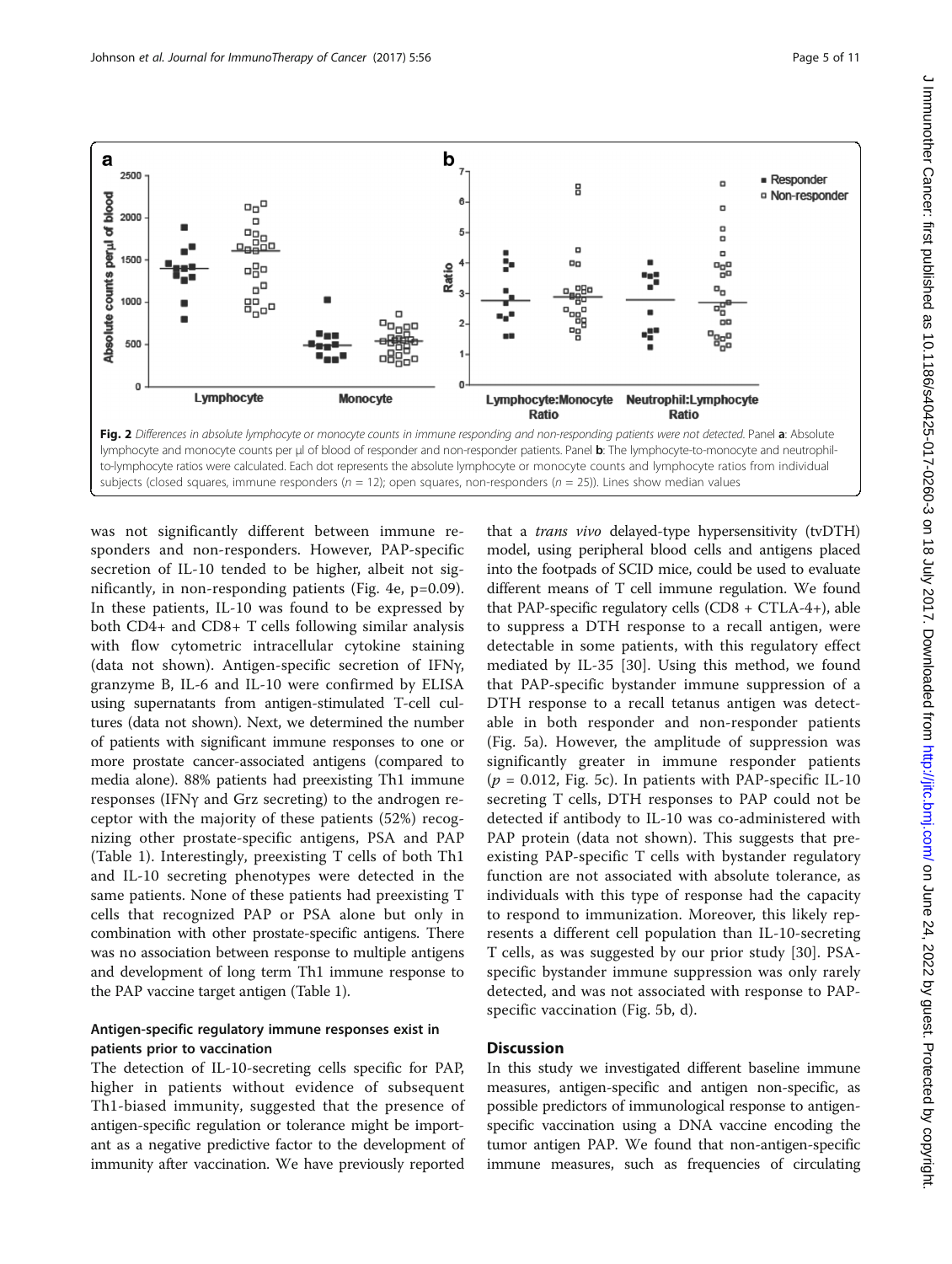<span id="page-5-0"></span>

immune cell subsets, were not associated with the development of persistent Th1-biased T cell immune response to vaccination, whereas the presence and type of pre-existing regulatory-type antigen-specific T-cell immunity was most associated with the development of persistent IFNγ-secreting antigen-specific T cell immunity. These findings suggest that similar methods could be used to triage patients towards an ideal antigen-specific anti-tumor vaccine, and potentially that methods to block antigen-specific regulatory cells could improve the outcome from anti-tumor vaccines. Future studies will prospectively evaluate in validation studies whether the presence of antigen-specific IL-10 secreting immunity or bystander immune suppression can specifically serve as predictive immune biomarkers for antigen-specific vaccination.

There is currently great interest in the development of predictive and prognostic biomarkers for cancer immunotherapies [\[38, 39](#page-10-0)]. Much of this focus has been for T-cell checkpoint inhibitor therapies. The identification of predictive biomarkers is particularly relevant for immune-based therapies because not all patients derive immediate clinical benefit as determined by radiographic imaging, hence being able to identify patients unlikely to respond could save great cost and potential toxicity to these individuals. Higher baseline absolute leukocyte count (ALC) and relative lymphocyte count (RLC), and lower frequencies of circulating MDSC, have been identified as being associated with a favorable prognosis in melanoma patients treated with ipilimumab or pembrolizumb [\[15](#page-9-0), [16](#page-9-0)]. Similarly, tumor biopsies demonstrating an "inflamed" phenotype with high numbers of tumor-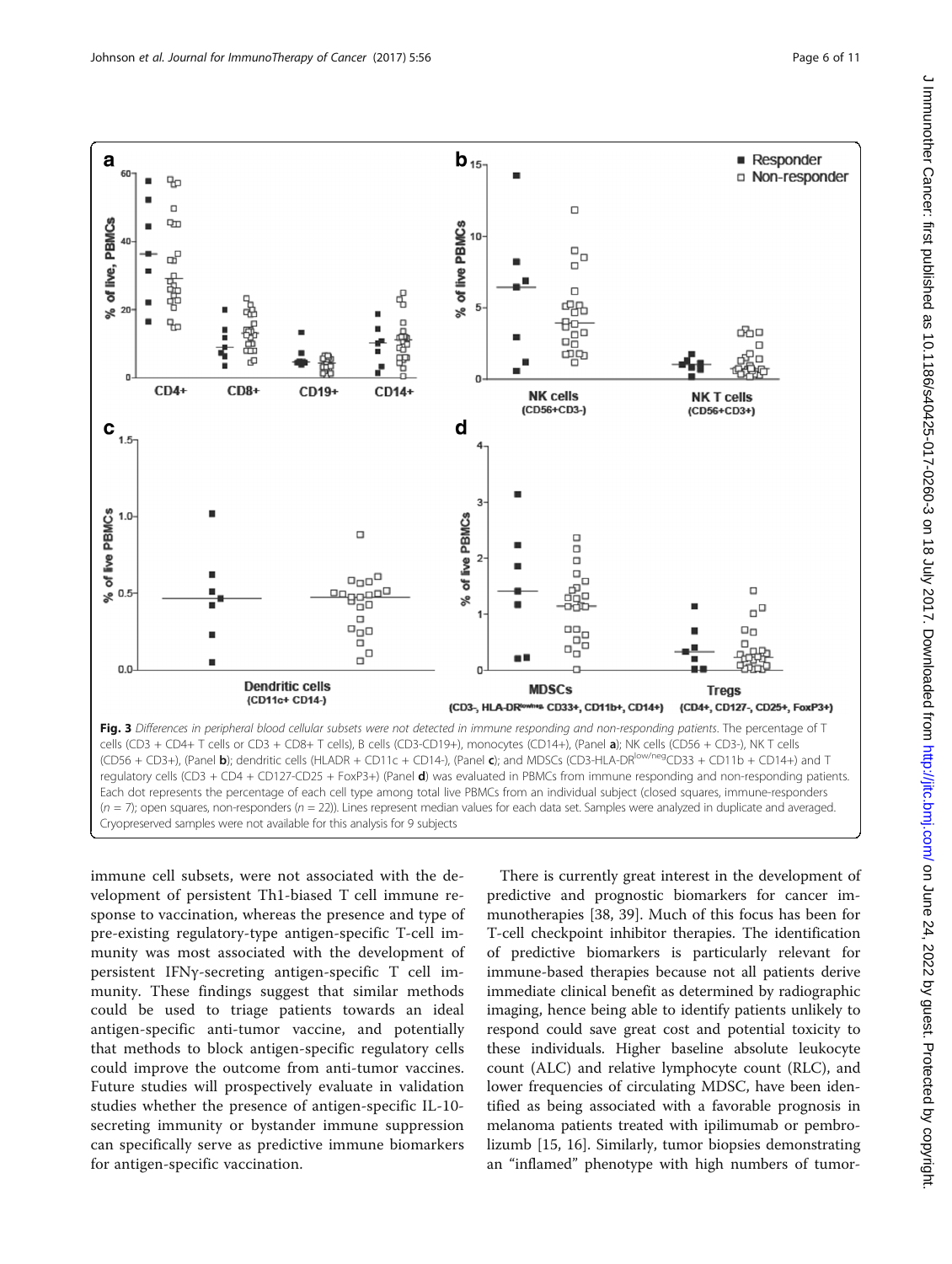<span id="page-6-0"></span>

Fig. 4 Prostate cancer patients had preexisting immune responses to the PAP protein. PBMCs from responder or non-responder patients were stimulated 1 or 3 day(s) with PAP, PSA, AR LBD (AR), and Con A. Supernatants from cultures were collected and analyzed for cytokine concentrations (a) Granzyme B, (b) IFNγ, (c) IL-2, (d) IL-4, (e) IL-10, (f) IL-6, and (g) IL-17a using a cytokine bead array. Each dot represents the cytokine expression level for an individual prostate cancer patient (closed squares-responders ( $n = 7$ ) and open square-non-responders ( $n = 23$ )). Samples were analyzed in triplicates and averaged. Lines represent median values for each data set. Statistical comparisons were made using a Mann Whitney t test. As in Fig. [3](#page-5-0), cryopreserved samples were not available for 8 subjects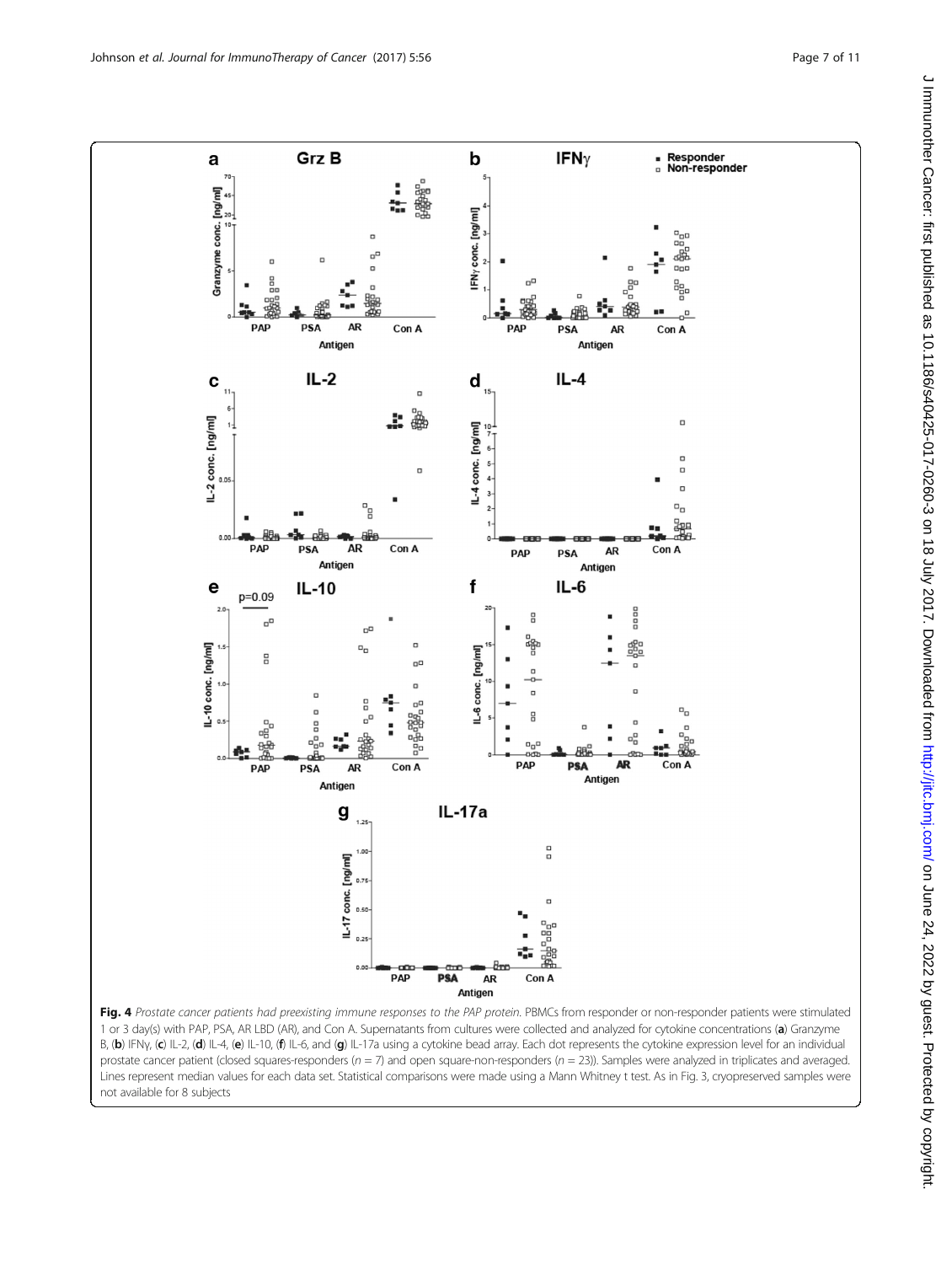<span id="page-7-0"></span>Table 1 Patients had preexisting T cells to multiple prostatespecific proteins. Shown are the number and % of patients with IFNγ-, granzyme B- (Grz), IL-10-, or IL-6-secreting responses to one or more (or none) of the three prostate cancer-associated proteins (PAP, PSA or AR)

|                  | IFNy    | Grz      | $IL-10$  | $IL-6$   |
|------------------|---------|----------|----------|----------|
|                  | n (%)   | n(%)     | n (%)    | n (%)    |
| None             | 4(13.3) | 3(10)    | 1(3.3)   | 9(30)    |
| PAP              | 0       | 0        | 0        | 0        |
| PSA              | 0       | 0        | 0        | 0        |
| AR.              | 2(6.6)  | 3(10)    | 4(13.3)  | 0        |
| $PAP + PSA$      | 0       | 0        | 0        | $\Omega$ |
| $PSA + AR$       | 0       | 1(3.3)   | 0        | 0        |
| $PAP + AR$       | 9(30)   | 7(23.3)  | 9(30)    | 13 (43)  |
| $PAP + AR + PSA$ | 15 (50) | 16(53.3) | 16(53.3) | 8(27)    |

infiltrating T cells, high expression of PD-L1 on tumor cells, and PD1 expression on infiltrating T cells have all been reported to be associated with clinical responses to pembrolizumab [\[3](#page-9-0), [40](#page-10-0)–[44](#page-10-0)]. In our study, tumor biopsy specimens were not available for analysis, a situation common to most trials and standard clinical practice, and therefore we focused on peripheral blood measures. A high circulating neutrophil to lymphocyte ratio (NLR) has been previously reported to be an adverse prognostic factor for patients with metastatic castration-resistant prostate cancer [[45](#page-10-0)–[47](#page-10-0)]. A high NLR ratio may indicate an increased neutrophil-dependent inflammatory response and decreased adaptive anti-tumor immune response. However we found that these non-specific peripheral blood immune measures, including pre-treatment lymphocyte subset and circulating MDSC frequencies, were not different between vaccine immune responders and non-responders.

We have previously reported that patients with prostate cancer can have existing Th1-biased immune responses specific for different tumor-associated antigens [\[28](#page-10-0), [29](#page-10-0)]. We have also identified that PAP-specific, IL-35 expressing regulatory responses can be identified in patients [[30](#page-10-0)]. In the current study, we specifically assessed whether different types of pre-existing immunity might affect the outcome of immunization in which the goal was to elicit a persistent Th1-biased immune response to the target antigen. Our results indicated PAP-specific secretion of IL-10 levels tended to be higher in immune non-responding patients, albeit not statistically significantly so. This implied that antigen-specific IL-10 secretion may limit the ability to generate a Th1-biased response with immunization. This is not surprising since IL-10 production has been associated with a tolerant phenotype. This further suggests



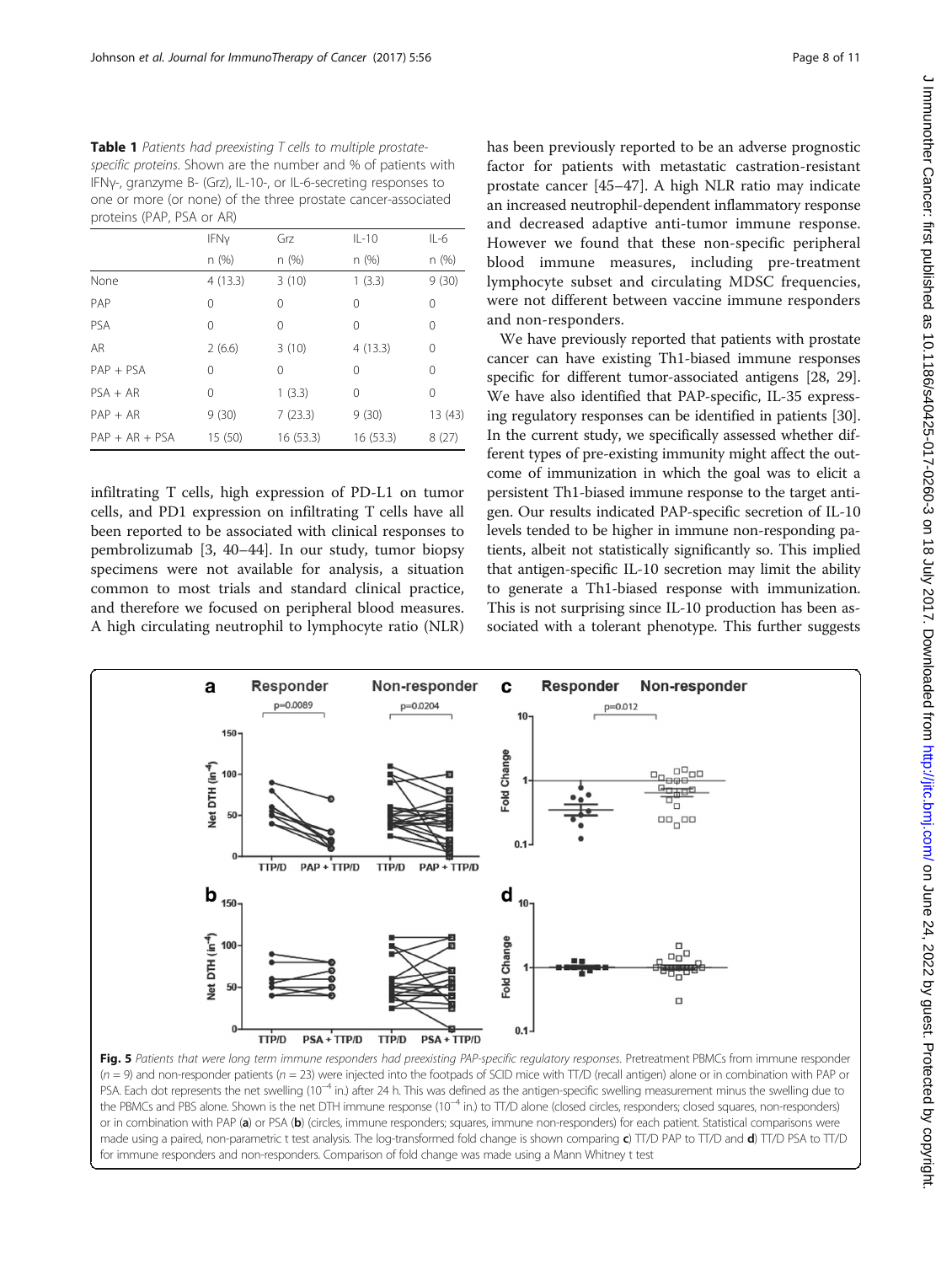that combining IL-10 blockade with immunization could be advantageous direction for future studies. In fact, several strategies are being investigated in preclinical studies to specifically block IL-10, including antibodies to IL-10 or its receptor, antisense oligonucleotides, and siRNA approaches, and an anti-IL-10 antibody is being investigated in human trials. It has been reported in a mouse melamona model that tumors engineered to overexpress IL-10 have less macrophage infiltration, lower expression of MHC class I molecules, and a more aggressive tumor phenotype, which could be abrogated by treatment with an anti-IL-10 antibody [[48](#page-10-0)]. Moreover, Kalli et al. demonstrated in two different murine tumor models that combining a dendritic cell vaccine targeting gp100 along with anti-IL-10 treatment resulted in 100% tumor protection [[49](#page-10-0)]. Such findings support the concept of combining antigen-specific vaccines with anti-IL-10 treatment in human trials.

Antigen-specific secretion of IL-10 tended to be observed in patients that did not develop persistent PAPspecific Th1 immunity following immunization, however our sample size was small and this was not statistically significant. Hence it will be important to test this prospectively in future trials using this specific DNA vaccine with a larger number of subjects. At present, it is unknown whether antigen-specific IL-10 secretion could serve as a general predictive biomarker for antigenspecific vaccines, or whether our findings are specific to this DNA vaccine. This is important, since sipuleucel-T is an FDA-approved vaccine for the treatment of advanced prostate cancer and similarly targets the PAP antigen [\[10\]](#page-9-0). To date, there are no predictive biomarkers for sipuleucel-T. If PAP-specific IL-10 secretion similarly identifies patients unlikely to immunologically respond to sipuleucel-T, that could save tremendous cost and time for individual patients. Moreover, our results suggest that some individuals develop antigen-specific IL-10 secretion to distinct tumor-associated antigens and not others, but overall that preexisting immune responses to two or more prostate cancer-associated proteins (AR, PAP, and/or PSA) were common (83% of individuals). This is particularly relevant for prostate cancer in which another anti-tumor vaccine, Prostvac, is in advanced stages of clinical testing [\[24](#page-9-0)]. If also approved, there could be two anti-tumor vaccines, targeting different prostate antigens, approved for the same patient population. Measures to identify patients more likely to respond to one therapy versus the other could be extremely useful to choose the best therapy for individual patients.

In this study, we observed that patients that were able to develop a long-term, IFNγ response after vaccination had pre-existing antigen-specific cells that elicited bystander suppression in a tvDTH model. This suggests the presence of PAP-specific, IL-35-secreting regulatory J Immunother Cancer: first published as 10.1186/s40425-017-0260-3 on 18 July 2017. Downloaded from http://jjtc.bmj.com/ on June 24, 2022 by guest. Protected by copyright J mmunother Cancer: first published as 10.1186/s40425-017-0260-3017. Downloaded from <http://jitc.bmj.com/> on June 24, 2022 by guest. Protected by copyright.

T cells in these patients, as we have previously reported [\[30](#page-10-0)]. This further suggests that the type of T cell regulation, as opposed to an IL-10-secreting and potentially tolerant response, may be predictive for response to antigen-specific immunization. Specifically, it is conceivable that the detection of this antigenspecific bystander regulatory phenotype indicates the presence of Th1-biased antigen-specific T cells that can be augmented with vaccination. Interestingly, our results from the DTH bystander suppressor assay suggest that these responses develop specific for some antigens but not others, as PAP-specific bystander suppression T cells were observed in more patients than PSA-specific bystander suppression. Clearly this is an area for future study, and specifically to determine whether PAP-specific IL-35 secretion might be a simpler means of detecting this type of antigen-specific regulation than using the in vivo SCID mouse DTH method. In fact, we did attempt to determine whether IL-35 could be measured directly by ELISA following antigen-specific stimulation in vitro, however we were unable to identify antibodies or commercial kits that could reliably detect IL-35 and distinguish it from other interleukins containing its IL-12p35 and Ebi3 subunits (data not shown).

### Conclusions

In summary, we sought to determine if measures of antigen-specific or antigen non-specific immunity were associated with immune response (the development of persistent antigen-specific Th1 immunity) to DNA immunization to identify possible predictive immune biomarkers. The frequency of different peripheral blood cell populations evaluated pretreatment was not associated with the the development of tumor antigen-specific Th1 cells following DNA immunization. However, non-immune responder patients tended to have higher antigen-specific IL-10 secretion prevaccination, suggesting this might be investigated as a negative predictive biomarker for immune response to PAP-targeted DNA immunization, at least using a vaccine as a monotherapy. Our results also suggest that the identification of antigen-specific bystander suppression, detected in our study using a trans-vivo DTH assay in SCID mice, might be investigated as a positive predictive biomarker for immune response to immunization. Our study was limited by a small sample size  $(n = 38)$ , multiple comparisons with the overall small sample set, and the retrospective design of this analysis. Consequently, we plan to prospectively test these findings in an ongoing randomized phase II trial evaluating this same DNA vaccine in patients with early, recurrent prostate cancer (NCT0134652).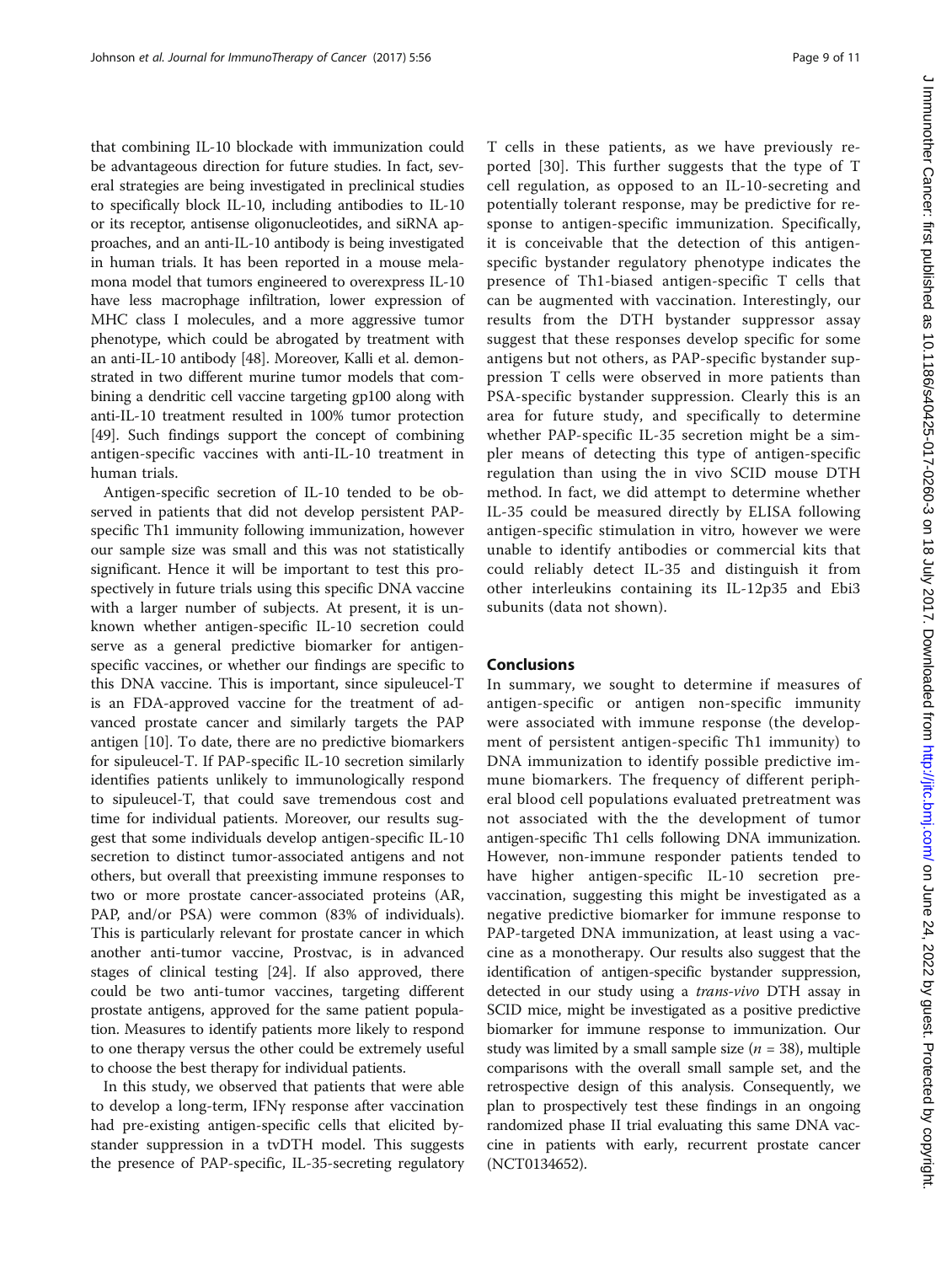# <span id="page-9-0"></span>Additional file

[Additional file 1: Figure S1.](dx.doi.org/10.1186/s40425-017-0260-3) Flow cytometry gating strategy for the immunophenotype analysis. Dead cells were excluded by gating on the negative cell population for the live dead marker, Ghost Dye V510. Duplicates were removed by progressive gating on FSC-A and FSC-H. A morphological gate was defined using SSC-A and FSC-H. A) The gating strategy for populations of monocyte, dendritic cells, and natural killer cells were defined as the following markers: monocyte (CD3-CD19-CD14 +), dendritic cells (CD3-CD19-HLADR+CD11c+), and natural killer cells (CD3-CD19-CD56+) [\[37](#page-10-0)]. MDSC cells were defined as Lin- (CD3-CD19-), HLADRlow, CD33+CD11b+. B) The gating strategy for populations of B cells and T cells were defined as the following: CD8+ T cells (CD3+ CD8 +), CD4+ T cells (CD3+CD4+), and B cell lymphocytes (CD3-CD19+). Regulatory T cells were defined as CD4+CD127<sup>low</sup>CD25+FoxP3+. CD25+ and FoxP3+ gating were based on FMOs. (DOCX 467 kb)

### **Abbreviations**

AR: androgen receptor; CTLA-4: cytotoxic T lymphocyte antigen-4; DNA: deoxyribonucleic acid; DTH: delayed type hypersensitivity; ELISPOT: enzyme-linked immunosorbent spot assay; IL-X: interleukin-X; MDSC: myeloid derived suppressor cell; PAP: prostatic acid phosphatase; PBMC: peripheral blood mononuclear cells; PSA: prostate specific antigen

### Acknowledgements

We thank Dr. William Burlingham and Eva Jankowska-Gan for technical support, and Drs. Melissa Gamat and Glenn Liu for critical review of the manuscript.

#### Funding

This work supported by NIH P30 CA014520, CA132267, and Department of Defense Prostate Cancer Research Program W81XWH-05-1-0404.

#### Availability of data and materials

The datasets used and/or analysed for the current study are available from the corresponding author on reasonable request.

#### Authors' contributions

LEJ participated in the study design, data acquisition, analysis, and wrote the manuscript. BMO participated in the data acquisition, analysis, and manuscript preparation. DGM participated in the funding, study design, analysis, and manuscript preparation. All authors read and approved the final manuscript.

### Ethics approval and consent to participate

Samples were collected under University of Wisconsin IRB-approved protocols from two clinical trials (NCT00582140 and NCT00849121), and all patients gave written, informed consent for remaining samples to be used for research.

#### Consent for publication

Not applicable.

### Competing interests

DGM has ownership interest, receives research support, and serves as consultant to Madison Vaccines, Inc. which has licensed material described in this manuscript. The authors declare that they have no competing interests.

### Publisher's Note

Springer Nature remains neutral with regard to jurisdictional claims in published maps and institutional affiliations.

### Received: 17 May 2017 Accepted: 23 June 2017 Published online: 18 July 2017

### References

- Topalian SL, et al. Survival, durable tumor remission, and long-term safety in patients with advanced melanoma receiving nivolumab. J Clin Oncol. 2014;32(10):1020–30.
- Weber JS, et al. Nivolumab versus chemotherapy in patients with advanced melanoma who progressed after anti-CTLA-4 treatment

(CheckMate 037): a randomised, controlled, open-label, phase 3 trial. Lancet Oncol. 2015;16(4):375–84.

- 3. Garon EB, et al. Pembrolizumab for the treatment of non-small-cell lung cancer. N Engl J Med. 2015;372(21):2018–28.
- 4. Motzer RJ, et al. Nivolumab for metastatic renal cell carcinoma: results of a randomized phase II trial. J Clin Oncol. 2015;33(13):1430–7.
- 5. Postow MA, et al. Nivolumab and ipilimumab versus ipilimumab in untreated melanoma. N Engl J Med. 2015;372(21):2006–17.
- 6. Larkin J, Hodi FS, Wolchok JD. Combined Nivolumab and Ipilimumab or Monotherapy in untreated melanoma. N Engl J Med. 2015;373(13):1270–1.
- 7. Wolchok JD, et al. Ipilimumab monotherapy in patients with pretreated advanced melanoma: a randomised, double-blind, multicentre, phase 2, dose-ranging study. Lancet Oncol. 2010;11(2):155–64.
- 8. McDermott DF, et al. Atezolizumab, an anti-Programmed Death-Ligand 1 antibody, in metastatic renal cell carcinoma: long-term safety, clinical activity, and immune correlates from a phase Ia study. J Clin Oncol. 2016;34(8):833–42.
- 9. Rosenberg JE, et al. Atezolizumab in patients with locally advanced and metastatic urothelial carcinoma who have progressed following treatment with platinum-based chemotherapy: a single-arm, multicentre, phase 2 trial. Lancet. 2016;387(10031):1909–20.
- 10. Kantoff PW, et al. Sipuleucel-T immunotherapy for castration-resistant prostate cancer. N Engl J Med. 2010;363(5):411–22.
- 11. Galon J, et al. Type, density, and location of immune cells within human colorectal tumors predict clinical outcome. Science. 2006;313(5795):1960–4.
- 12. Galon J, et al. Cancer classification using the Immunoscore: a worldwide task force. J Transl Med. 2012;10:205.
- 13. Topalian SL, et al. Mechanism-driven biomarkers to guide immune checkpoint blockade in cancer therapy. Nat Rev Cancer. 2016;16(5):275–87.
- 14. Gajewski TF, Schreiber H, Fu YX. Innate and adaptive immune cells in the tumor microenvironment. Nat Immunol. 2013;14(10):1014–22.
- 15. Weide B, et al. Baseline biomarkers for outcome of melanoma patients treated with Pembrolizumab. Clin Cancer Res, 2016;22:5487–96.
- 16. Martens A, et al. Baseline peripheral blood biomarkers associated with clinical outcome of advanced melanoma patients treated with Ipilimumab. Clin Cancer Res. 2016;22(12):2908–18.
- 17. Martens A, et al. Increases in absolute lymphocytes and circulating CD4+ and CD8+ T cells are associated with positive clinical outcome of melanoma patients treated with Ipilimumab. Clin Cancer Res. 2016;22(19):4848–58.
- 18. Slovin SF, et al. Ipilimumab alone or in combination with radiotherapy in metastatic castration-resistant prostate cancer: results from an open-label, multicenter phase I/II study. Ann Oncol. 2013;24(7):1813–21.
- 19. Kwon ED, et al. Ipilimumab versus placebo after radiotherapy in patients with metastatic castration-resistant prostate cancer that had progressed after docetaxel chemotherapy (CA184-043): a multicentre, randomised, double-blind, phase 3 trial. Lancet Oncol. 2014;15(7):700–12.
- 20. McNeel DG, et al. Phase I trial of a monoclonal antibody specific for {alpha}v{beta}3 Integrin (MEDI-522) in patients with advanced malignancies, including an assessment of effect on tumor perfusion. Clin Cancer Res. 2005;11(21):7851–60.
- 21. Brahmer JR, et al. Safety and activity of anti-PD-L1 antibody in patients with advanced cancer. N Engl J Med. 2012;366(26):2455–65.
- 22. Kantoff P, et al. Randomized, double-blind, vector-controlled study of targeted immunotherapy in patients with hormone-refractory prostate cancer [abstract]. J Clin Oncol. 2005;24(18S):2501.
- 23. Kantoff PW, et al. Randomized, double-blind, vector-controlled study of targeted immunotherapy in patients (pts) with hormone-refractory prostate cancer (HRPC). Proc Am Soc Clin Oncol. 2006;24:100s. Abstract 2501
- 24. Kantoff PW, et al. Overall survival analysis of a phase II randomized controlled trial of a Poxviral-based PSA-targeted immunotherapy in metastatic castrationresistant prostate cancer. J Clin Oncol. 2010;28(7):1099–105.
- 25. Small EJ, et al. Placebo-controlled phase III trial of immunologic therapy with sipuleucel-T (APC8015) in patients with metastatic, asymptomatic hormone refractory prostate cancer. J Clin Oncol. 2006;24(19):3089–94.
- 26. Gulley JL, et al. Immunologic and prognostic factors associated with overall survival employing a poxviral-based PSA vaccine in metastatic castrate-resistant prostate cancer. Cancer Immunol Immunother. 2010;59(5):663–74.
- 27. Sheikh NA, et al. Sipuleucel-T immune parameters correlate with survival: an analysis of the randomized phase 3 clinical trials in men with castration-resistant prostate cancer. Cancer Immunol Immunother. 2013;62(1):137–47.